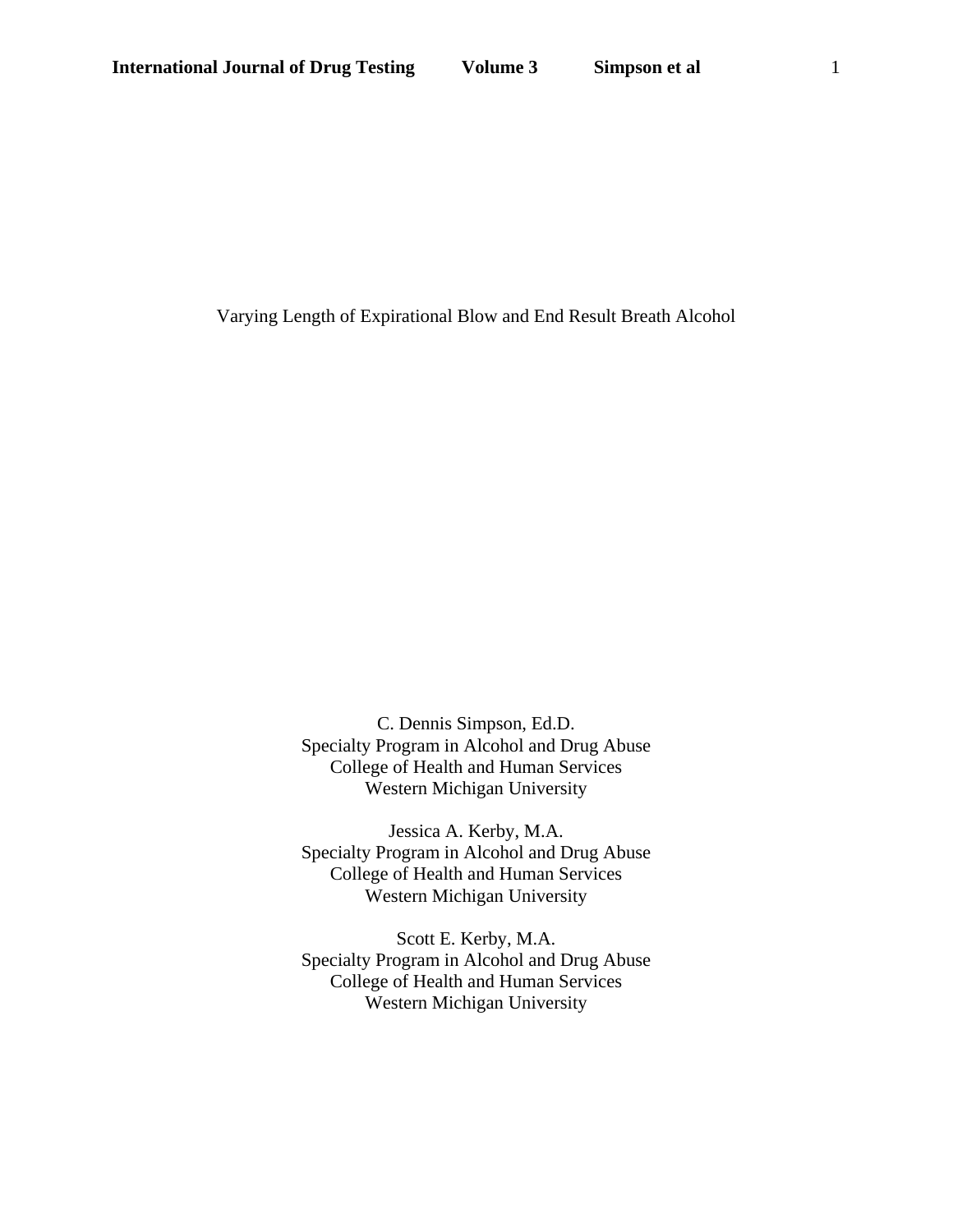# Abstract

This study was conducted to examine the effect of length of exhalation on breath alcohol results using extreme durations of exhalation. Sixty male subjects were administered 2.40 ml of alcohol per 1 kg of body weight over a 30 minute period. Two BAC DataMaster alcohol breath tests were administered to each subject, the first for an exact duration of 6 seconds (Short Duration Exhalation) and the second for exactly 24 seconds (Long Duration Exhalation). Long Duration Exhalation results consistently exceeded the Short Duration Exhalation and this difference was statistically significant. Also, age was found to be correlated with the deviation between Short and Long Duration Exhalation results. These results raise concerns as to the reliability and validity of the BAC DataMaster when tests are not given to exact duration of exhalation and findings further suggest that the reliability and validity may also be compromised by factors such as age.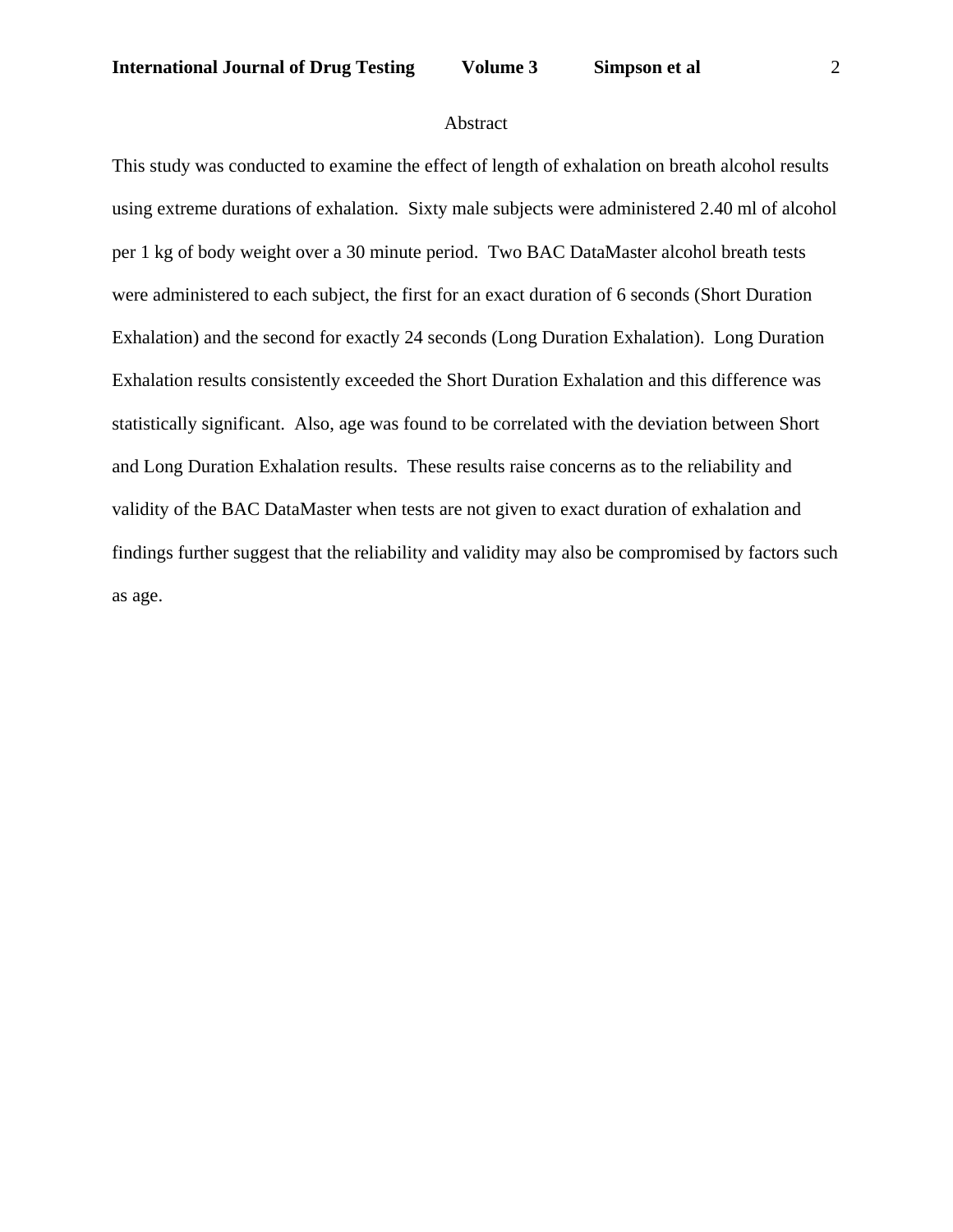# Introduction and Literature Review

 The alcohol breath test (ABT) was first introduced in the early 1950's for the purposes of measuring blood alcohol concentration (Harger, Forney, & Barnes, 1950). The earliest ABT devices used a galvanometer in the null balance photometric system to measure the color decrease in reagent (Lucas, 1986), but beginning in the 1970's infrared technology began to be used. Infrared ABT instruments are now commonly used by policing agencies, courts, athletics, business and industry, and education (Inaba and Cohen, 2000).

 One of the five current infrared ABT instruments on the market is the BAC DataMaster which uses a 3.44 micron bandwidth to determine alcohol and a 3.37 micron bandwidth to determine acetone (National Patent Analytical System, 1997). The BAC DataMaster was tested against federal standards for devices to measure breath alcohol (National Highway Transportation Safety Administration, 1984), found to meet compliance standards, and placed on the federal conforming products list (National Highway Transportation Safety Administration, 1998). Federal standards require the infrared ABT to not exceed a standard error of +/- .0042g/210 ml of breath in a controlled laboratory setting using a water bath simulator. Standard error for the BAC DataMaster, determined in field situations, has indicated an error rate in excess of federal standards (Gullberg & Logan, 1998). The National Safety Council Committee on Alcohol and Other Drugs has set an acceptable error rate of .02/210 ml between duplicated samples for infrared ABT instruments (National Safety Council Committee on Alcohol and Other Drugs, 1979). This means that when two or more BAC DataMaster breath tests are performed on the same individual in close time proximity, the amount acceptable variance differs based on the blood alcohol level. At the 0.00-.0.14 range, a variance of plus or minus 0.01 is allowable, between blood alcohol readings of 0.15-0.24, a variance of plus or minus .02 is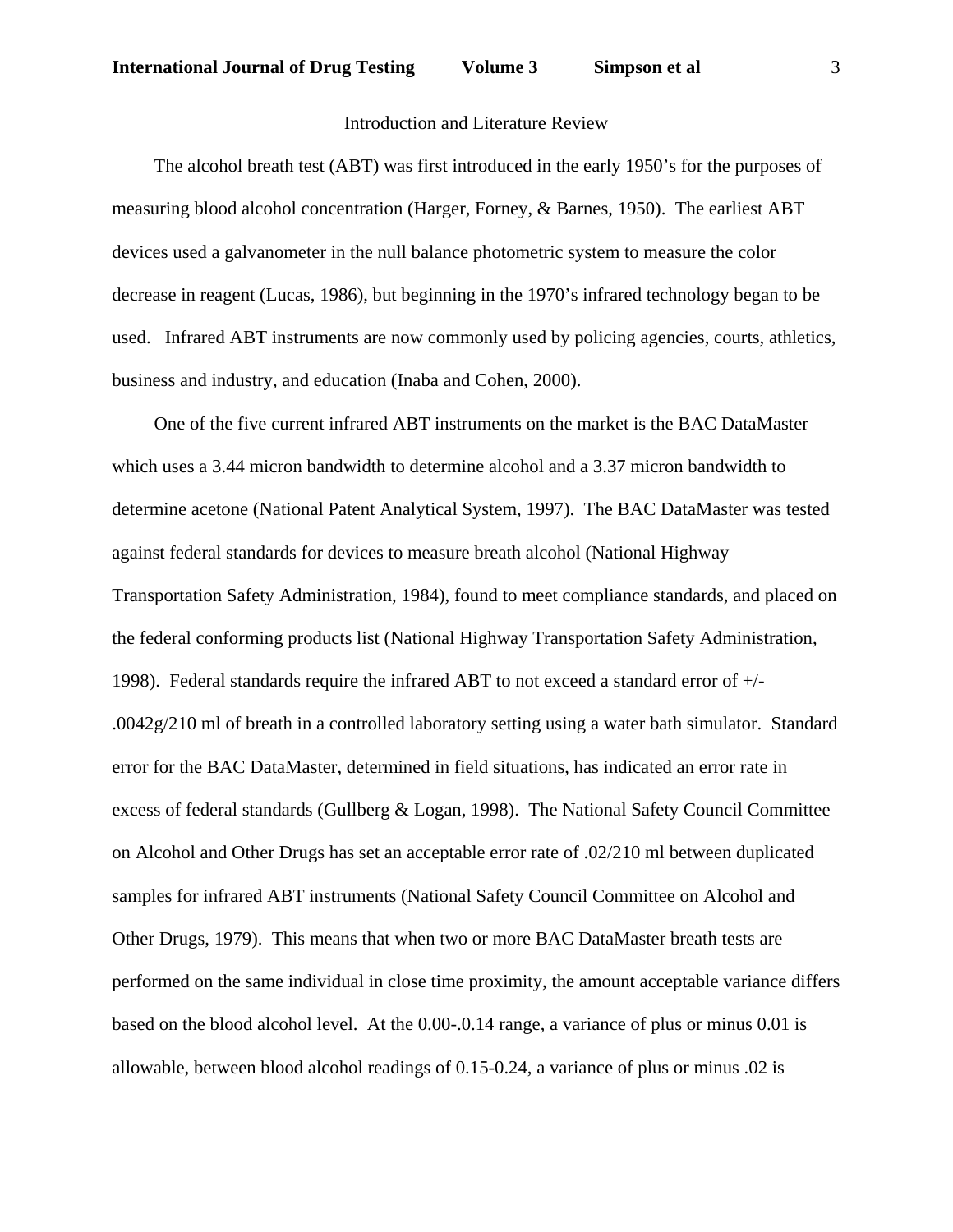permitted, between 0.25-0.34 the variance may be plus or minus .03, and above a blood alcohol level of 0.35 the variance between administrations should not exceed 0.04 (State of Michigan, 2003).

 The BAC DataMaster has a set partition ratio of 2100 to 1 based upon Henry's Law and assuming a closed system as exists in the water bath simulator in a laboratory. In an open system, as exists in human breathing, research has demonstrated a variance in actual partition ratio between 1555 to 1 and 3005 to 1 (Dubowski, 1985). This indicates that a fixed partition ratio of 2100 to 1 for all ABT tests will underestimate the BrAC 77% of the time and overestimate the BrAC 23% of the time given a normal distribution of the subject population in the post-absorptive phase.

 A concern related to the BAC DataMaster, and all infrared ABT instruments, is the effect of length of exhaled blow on the results. The assumption of all ABTs until the 1990's was alveolar air contained a steady state equilibrium to the 2100 to 1 partition ratio and an alveolar plateau would result in ABTs as a result of long steady exhalation of breath (Fowler, 1948; Rahn, et.al. 1946; Henry, 1803). While that has maintained as fact in a closed system, the human breathing process is an open system and respiratory research has meaningfully advanced in the last 50 plus years.

 Beginning with the research of Wright et.al. (1975), the respiratory function regarding the sources of alcohol in the breath has been defined from a thermodynamic model. This model has been detailed by Hlastala (1985, 1988, 1998a, 1998b, 2001, and 2002) and supported by Labianca (2002). This thermodynamic model shows alveolar alcohol is not contained in the breath, but rather the alcohol in the breath is a direct result of the heating and cooling process of inhaled and exhaled air in the open respiratory system of the human body. This thermodynamic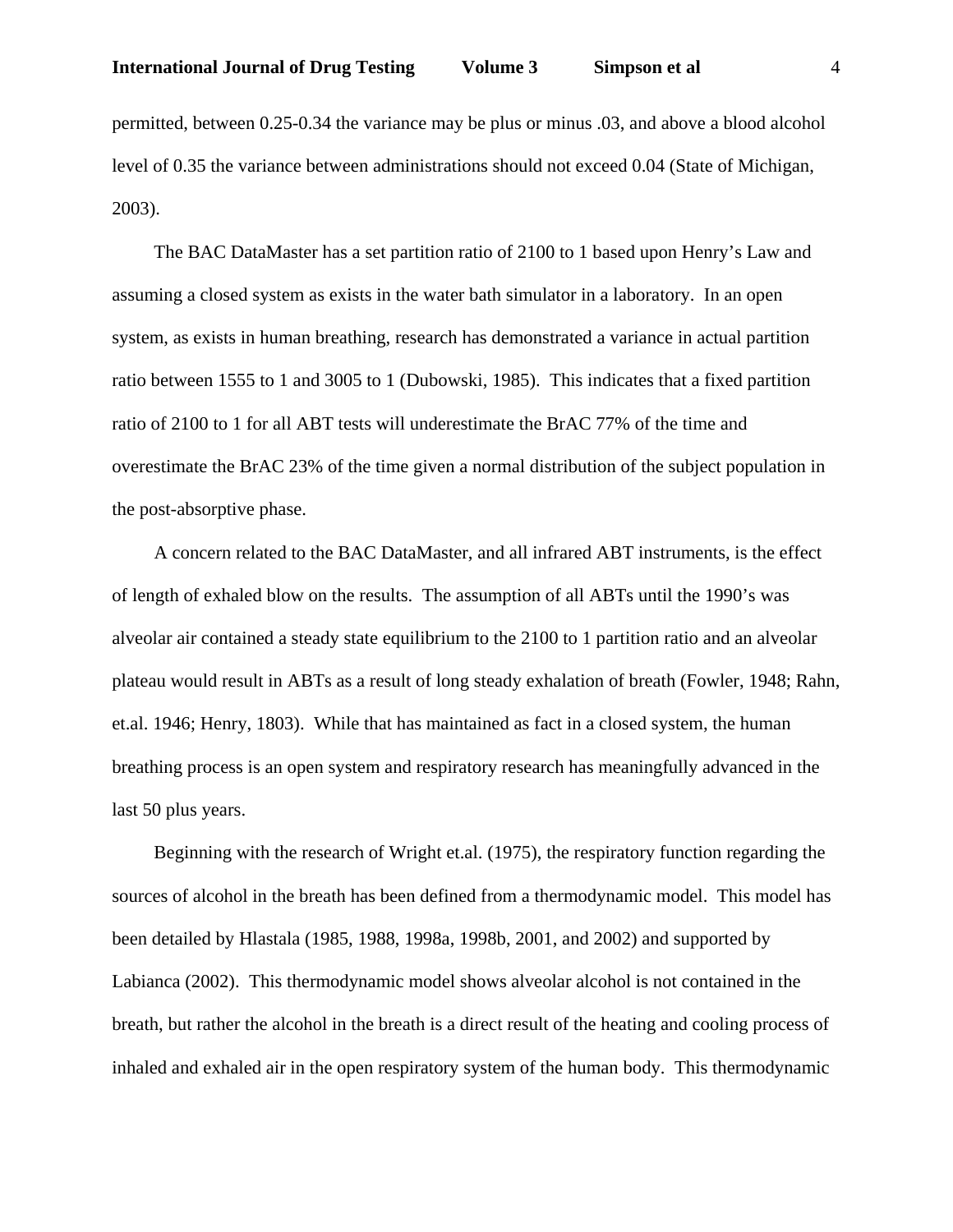# **International Journal of Drug Testing Volume 3 Simpson et al** 5

model also is supported by Jones (1983) who indicated the alveolar alcohol core partition ratio would be 1756 to 1 instead of 2100 to 1.

 This thermodynamic model of the respiratory system not only explains variances between individual results in exhaled air containing alcohol, but also explains why the upward slope of the breath alcohol curve continues until breathing into the instrument ceases. This variance in breath alcohol concentration has been shown between duplicate tests on the same subject to be .02 (Gullberg, 1987; Gullberg, 1988). In neither of these studies was an attempt made to use extremes of breath exhalation duration to determine the effect of these extremes on results. The purpose of the current study was to examine the effect of length of exhalation on breath alcohol results using extreme durations of exhalation.

#### Methods

# *Population*

 Sixty male subjects were recruited for this research. These sixty subjects were randomly selected from a pool of over 500 who had responded to advertisements for participation in alcohol research projects on humans. Prior to becoming a subject in the study each participant was screened using a three-tiered process. The first level of screening was to obtain two separate documents indicating the subject was a minimum of 21 years of age. The second level of screening was for the subject to complete the Substance Abuse Subtle Screening Inventory - 3 (SASSI-3) which would determine the probability of the subject being alcohol dependent. The third level of screening was to have the subject blow long and steady through an unattached DataMaster mouthpiece for 24 seconds. Of the original randomly selected subjects none were excluded due to age, six were excluded due to their having SASSI-3 results indicating a high probability of alcohol dependence, and four were excluded due to their inability to continue the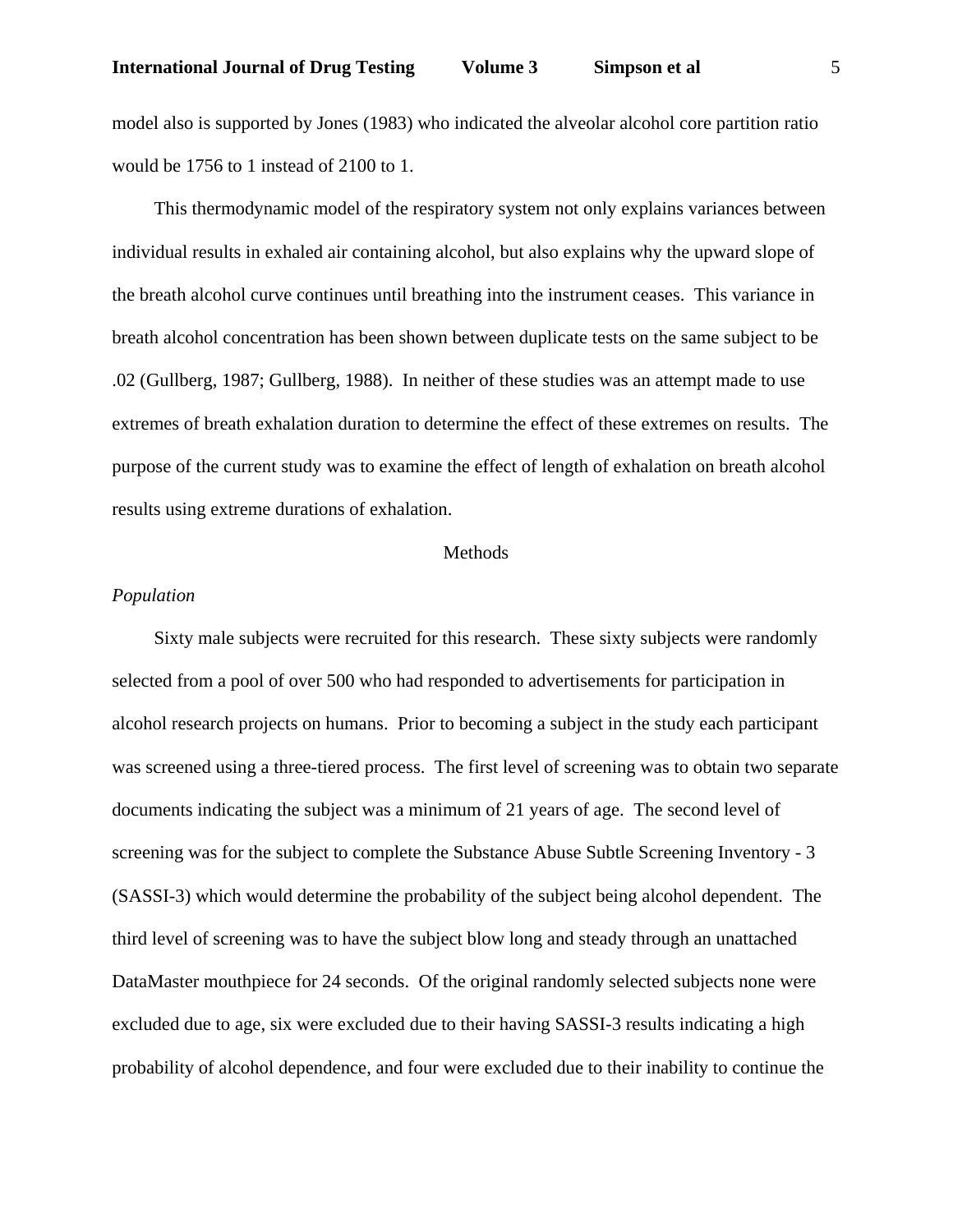# **International Journal of Drug Testing Volume 3 Simpson et al** 6

long steady blow for 24 seconds. The ten original subjects excluded during screening were replaced by randomly selected replacements from the pool. All ten replacements successfully met the three screening criteria. The study subjects ranged in age from 22 to 59 years. Each subject reported to the research clinic 12 hours prior to initial ingestion of alcohol. Each subject was placed to a 12 hour fast, excepting water, prior to initial ingestion of alcohol. Each subject was given a breath alcohol test upon reporting to the research clinic and all subjects displayed an initial result of .00.

#### *Conditions*

 Upon completion of a 12 hour fast each subject was administered 2.40 ml of alcohol per 1 kg of body weight to have an anticipated grossly approximate .10g/210 ml result. Alcohol intake was divided into two drinks containing equal parts of 50 percent alcohol and distilled water. Each participant ingested a single drink in a period of 15 minutes, for a total alcohol consumption time of 30 minutes. At the end of the alcohol ingestion period each subject's mouth was examined by an off-duty police officer, certified in BAC DataMaster administration, using a flashlight, tongue depressor, and gloves to raise the tongue. No foreign objects were observed in the oral cavity of any of the subjects nor was mouth blood present. Each subject then was observed for a period of 60 minutes by a trained observer to assure no incidents or symptoms of vomiting, belching or burping occurred. At the end of 60 minutes each subject's mouth was re-examined to assure no foreign object or blood was present in the oral cavity. Following the end of the 60 minute observation period, also used to assure sufficient time to place the subject beyond the first-order pre-absorptive state (Gullberg, 1989) and oral examination, each subject was taken to the BAC DataMaster testing room.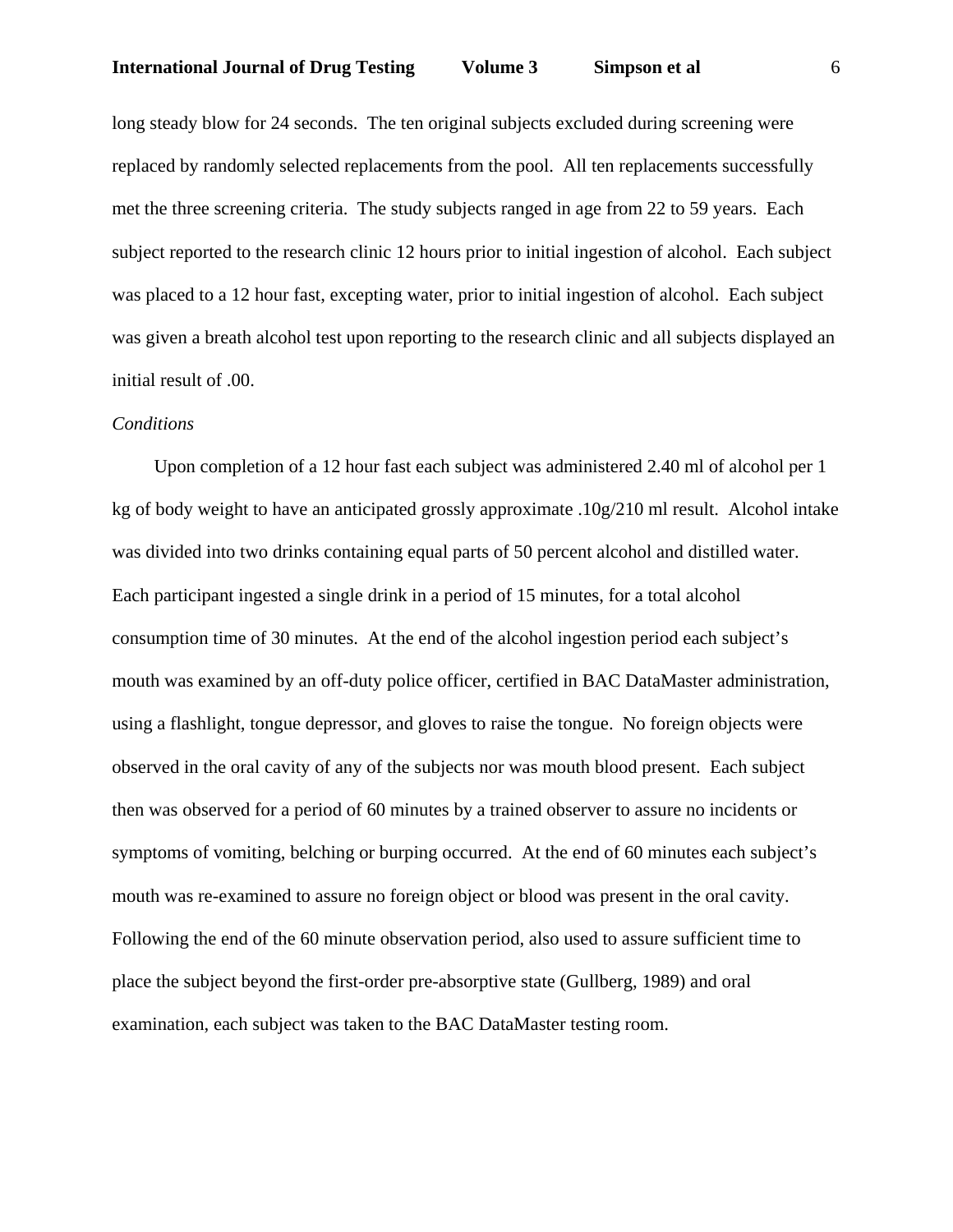The BAC DataMaster used for the study was installed in the university research laboratory in 1999. Calibrations have been conducted on a 120 day basis by the manufacturer's agent and simulations were conducted daily throughout the study period. For purposes of this study, a total flow reduction valve was placed between the mouth piece and BAC DataMaster tube. The valve did not inhibit flow during the timed periods, but would automatically totally eliminate breath flow when commanded by its attached Hewlett-Packard computer. The computer was programmed to close the valve at exactly 6 seconds on each first exhalation and at exactly 24 seconds on each second exhalation. Timing for the 6 seconds and 24 seconds was controlled through an atomic time synchronizer 3.9, which received time from the National Institute of Standards and Technology Cesium Atomic Clock (NIST F-1).

 Upon entering the research laboratory, an off-duty police officer certified in BAC DataMaster operation inputted the subject data into the instrument. When this was completed and the BAC DataMaster purged itself and validated its internal standard, the officer gave the subject the following command, as recommended by the manufacturer: "Place your mouth on the mouth piece and blow long and steady into the tube until I tell you to stop" (National Patent Analytical System, 1997). The exhalation was stopped by the flow reduction valve at exactly 6 seconds. The BAC DataMaster then purged itself, reverified its internal standards, and indicated it was ready for the duplicate breath sample exhalation. The off-duty police officer then gave the same command as with the first exhalation sample. The second exhalation sample was stopped by the flow reduction valve at exactly 24 seconds. The first exhalation breath sample was titled DataMaster-Short Duration Exhale (DM-SDE) and the second exhalation breath sample was titled DataMaster-Long Duration Exhale (DM-LDE) for purposes of the study. There was an a priori decision not to conduct a third sample in the cases where the DM-SDE and DM-LDE were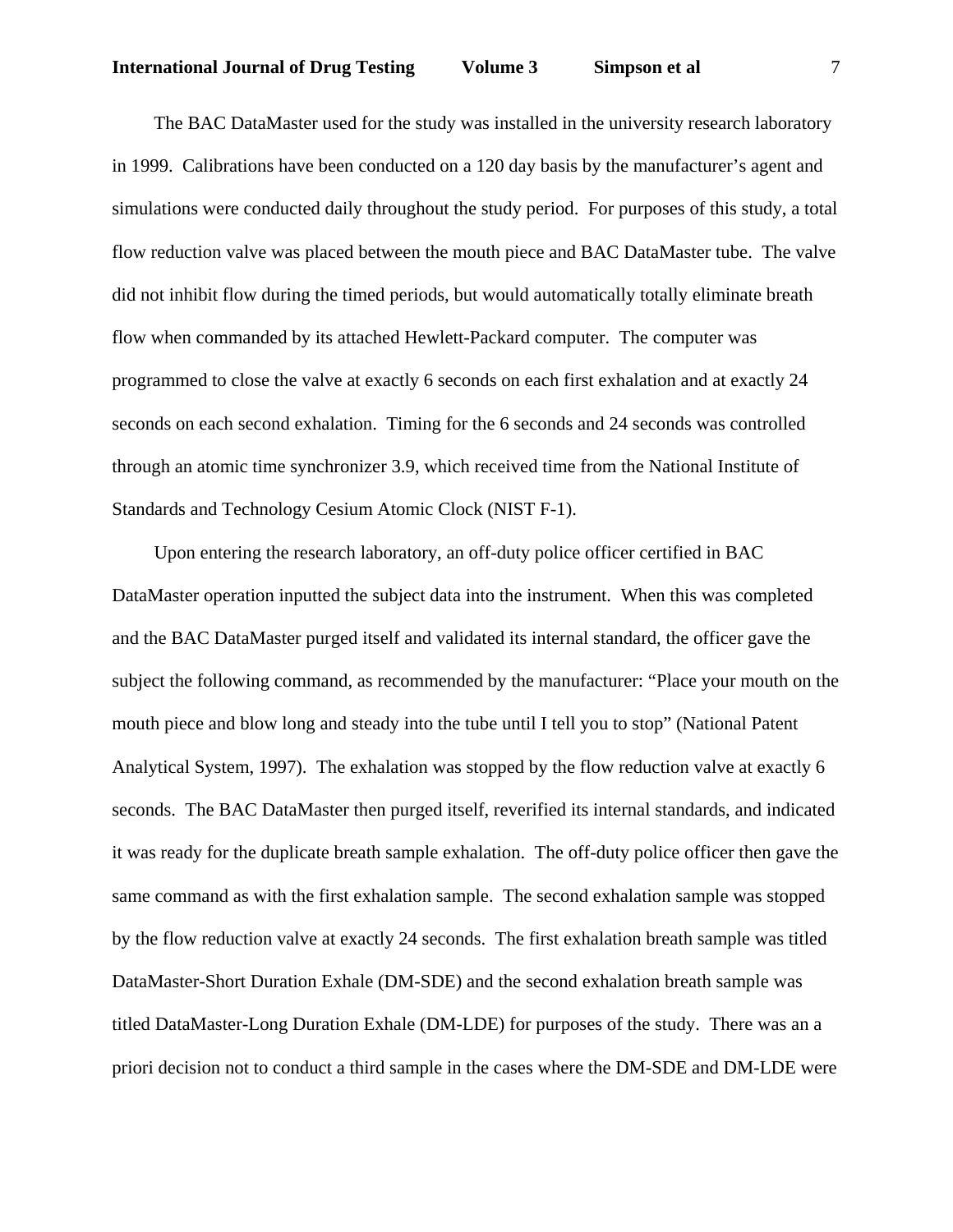beyond acceptable variances of the instrument. Given the breath alcohol level of study participants, the variance between administrations should not exceed plus or minus .01 (Michigan State Police, 2003). Since the variance exceeded .01 for all participants, third samples were not taken.

 Results for each subject were printed on the DataMaster ticket and immediately entered into the data management program at the research laboratory. Results of each DataMaster ticket were checked for accuracy a second time after data entry.

#### Results

 In all subject cases the DM-LDE exceeded the DM-SDE (see Figure 1). The mean DM-SDE score for all subjects was .0828 and the mean DM-LDE score for all subjects was .1085.



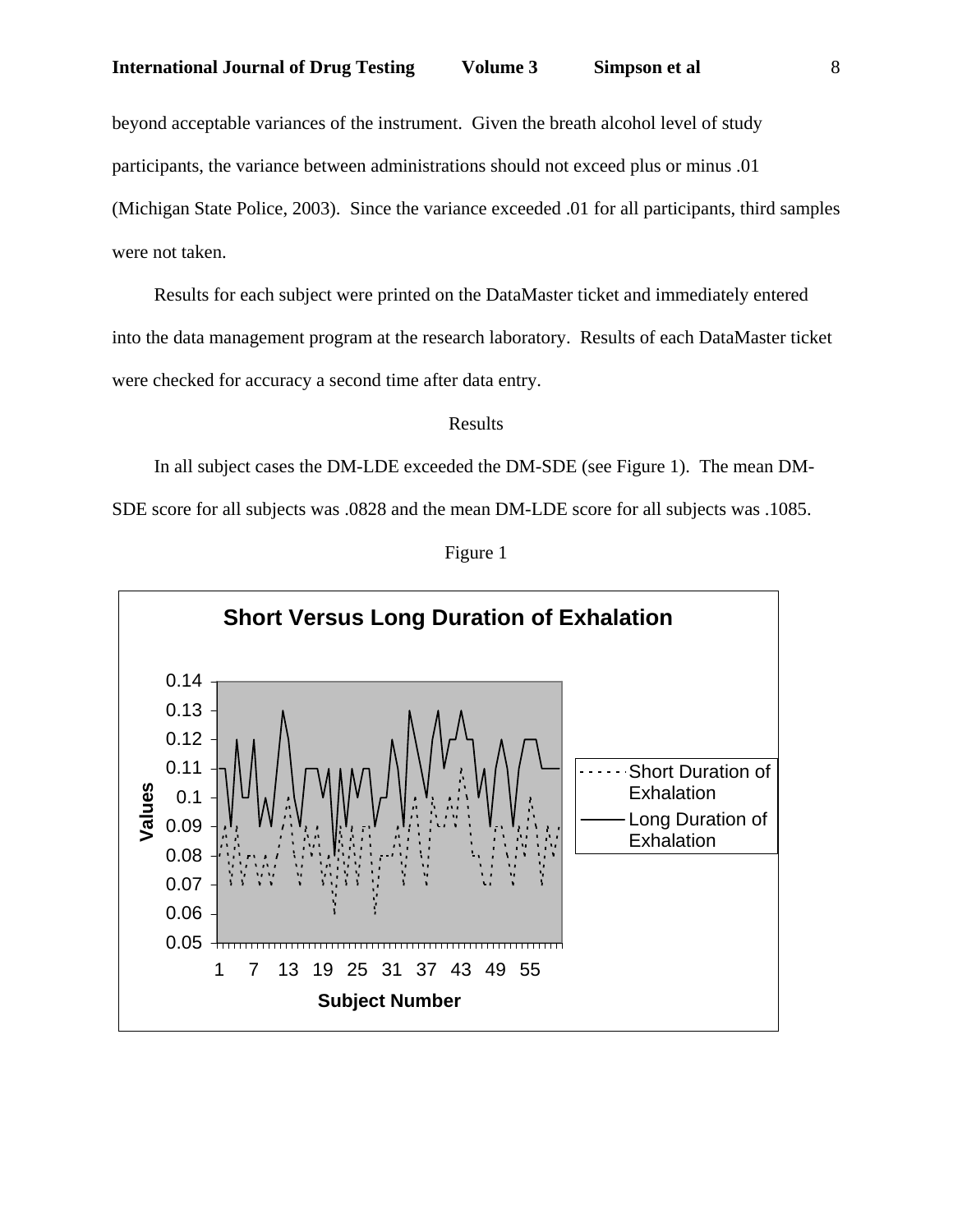A correlational (dependent samples) t-test revealed that the difference between these means was significant ( $t = -26.692$ ,  $p < .001$ ) (see Table 1). Also, in all subject cases the difference between the DM-SDE and the DM-LDE exceeded the acceptable variance in the software of the BAC DataMaster. The minimum deviation between the DM-SDE and the DM-LDE was .02 and the maximum deviation between DM-SDE and DM-LDE was .04.

|                                                                                                     | Mean       | Std.<br><b>Deviation</b> | Std.<br>Error<br>Mean | 95% Confidence<br>Lower | Interval of the<br><b>Difference</b><br>Upper |           | df | Sig. (2-<br>tailed) |
|-----------------------------------------------------------------------------------------------------|------------|--------------------------|-----------------------|-------------------------|-----------------------------------------------|-----------|----|---------------------|
| Data Master -<br>Short Duration of<br>Exhalation<br>Data Master -<br>Long Duration of<br>Exhalation | $-0.02567$ | .00745                   | .00096                | $-02759$                | $-02374$                                      | $-26.692$ | 59 | .000                |

| able |
|------|
|------|

 The results, while demonstrating the difference in measured breath alcohol concentration for the extremes of a short exhalation and a long exhalation, do demonstrate a skew. Table 2 presents the frequency of deviations. For the subjects tested there was a 58.33% probability of the deviation between DM-SDE and DM-LDE being .02, a 26.67% probability of the deviation being .03 and a 15% probability of the deviation being .04. These probabilities are limited to the extent of the population in the study.

# Table 2

# Frequency of Deviation between DM-SDE and DM-LDE

| Deviation |           |
|-----------|-----------|
| .02       | 35<br>- 1 |
| .03       | Lб        |
| .04       |           |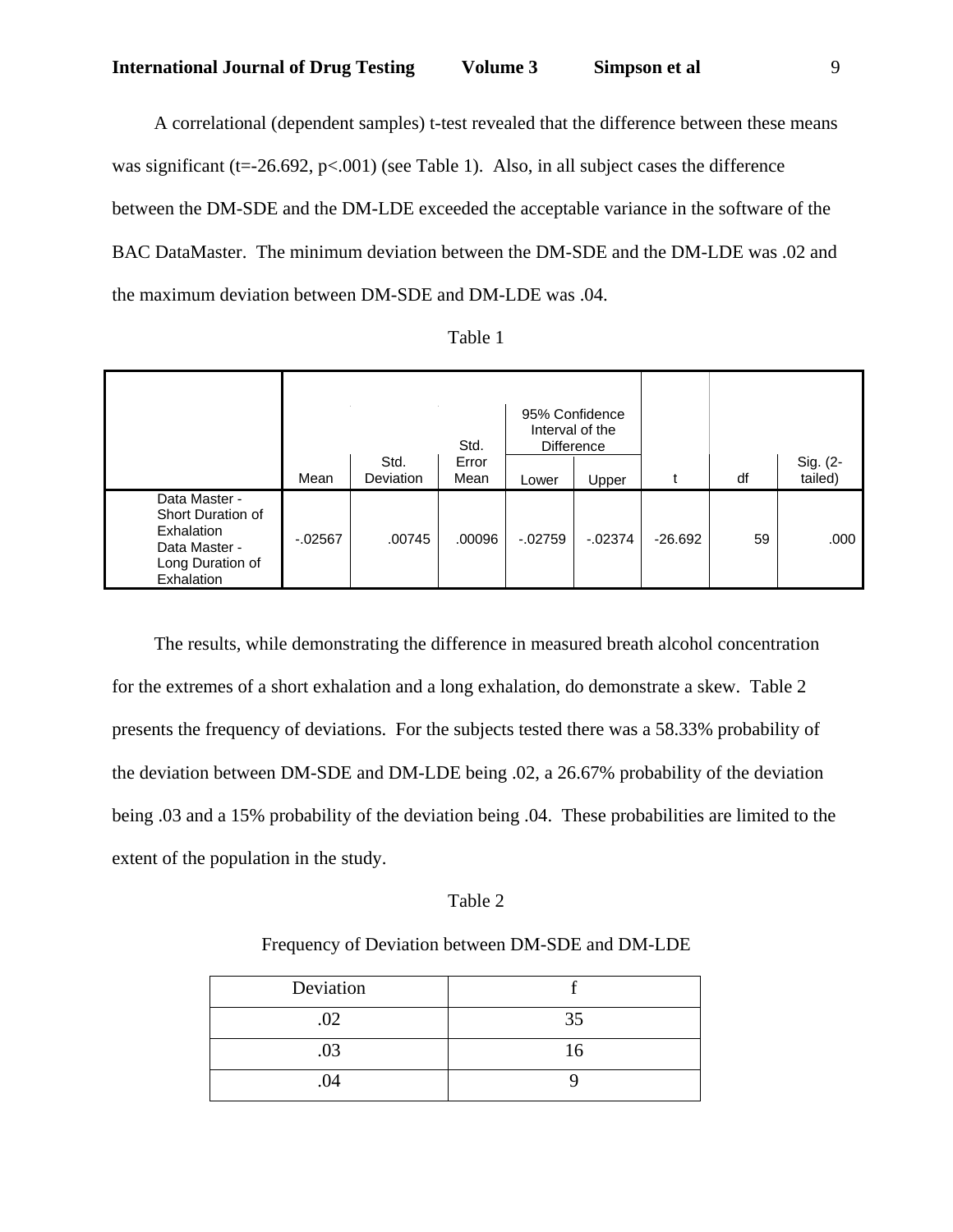An exploratory correlation analysis was conducted to determine if there is any relationship between age and DM-SDE, age and DM-LDE, and age and the deviation between DM-SDE and DM-LDE. Correlations between age and DM-SDE and between age and DM-LDE were nonsignificant. However, the correlation between age and deviation was significant ( $r = .328$ ,  $p < .05$ ) (see Table 3). This suggests that the deviation tended to increase with age.

|                        |                            | Subject Age | Data Master -<br>Short<br>Duration of<br>Exhalation | Data Master -<br>Long Duration<br>of Exhalation | Deviation              |
|------------------------|----------------------------|-------------|-----------------------------------------------------|-------------------------------------------------|------------------------|
| Subject Age            | Pearson Correlation        |             | $-158$                                              | .061                                            | $.328(*)$              |
|                        | Sig. (2-tailed)            |             | .228                                                | .644                                            | .010                   |
|                        | N                          | 60          | 60                                                  | 60                                              | 60                     |
| Data Master - Short    | Pearson Correlation        | $-158$      |                                                     | $.790$ <sup>(**)</sup> )                        | $-.201$                |
| Duration of Exhalation | Sig. (2-tailed)            | .228        |                                                     | .000                                            | .124                   |
|                        | N                          | 60          | 60                                                  | 60                                              | 60                     |
| Data Master - Long     | <b>Pearson Correlation</b> | .061        | $.790$ <sup>(**)</sup> )                            |                                                 | $.441$ <sup>**</sup> ) |
| Duration of Exhalation | Sig. (2-tailed)            | .644        | .000                                                |                                                 | .000                   |
|                        | N                          | 60          | 60                                                  | 60                                              | 60                     |
| Deviation              | Pearson Correlation        | $.328(*)$   | $-.201$                                             | $.441$ <sup>**</sup> )                          |                        |
|                        | Sig. (2-tailed)            | .010        | .124                                                | .000                                            |                        |
|                        | N                          | 60          | 60                                                  | 60                                              | 60                     |

| агне |
|------|
|------|

\* Correlation is significant at the 0.05 level (2-tailed).

\*\* Correlation is significant at the 0.01 level (2-tailed).

## Discussion

 The purpose of the study was to determine if the length of exhalation into the BAC DataMaster produced effects upon reported breath alcohol results. The basis for the study was the previously cited work of Hlastala (1985, 1988, 1998a, 1998b, 2001, 2002), Labianca (2002) and Jones (1983) who supported the open system thermodynamic model of breath alcohol concentration. This model predicts there will never be a plateau in slope until the individual stops blowing into the ABT instrument. This study addressed extremes in length of duration of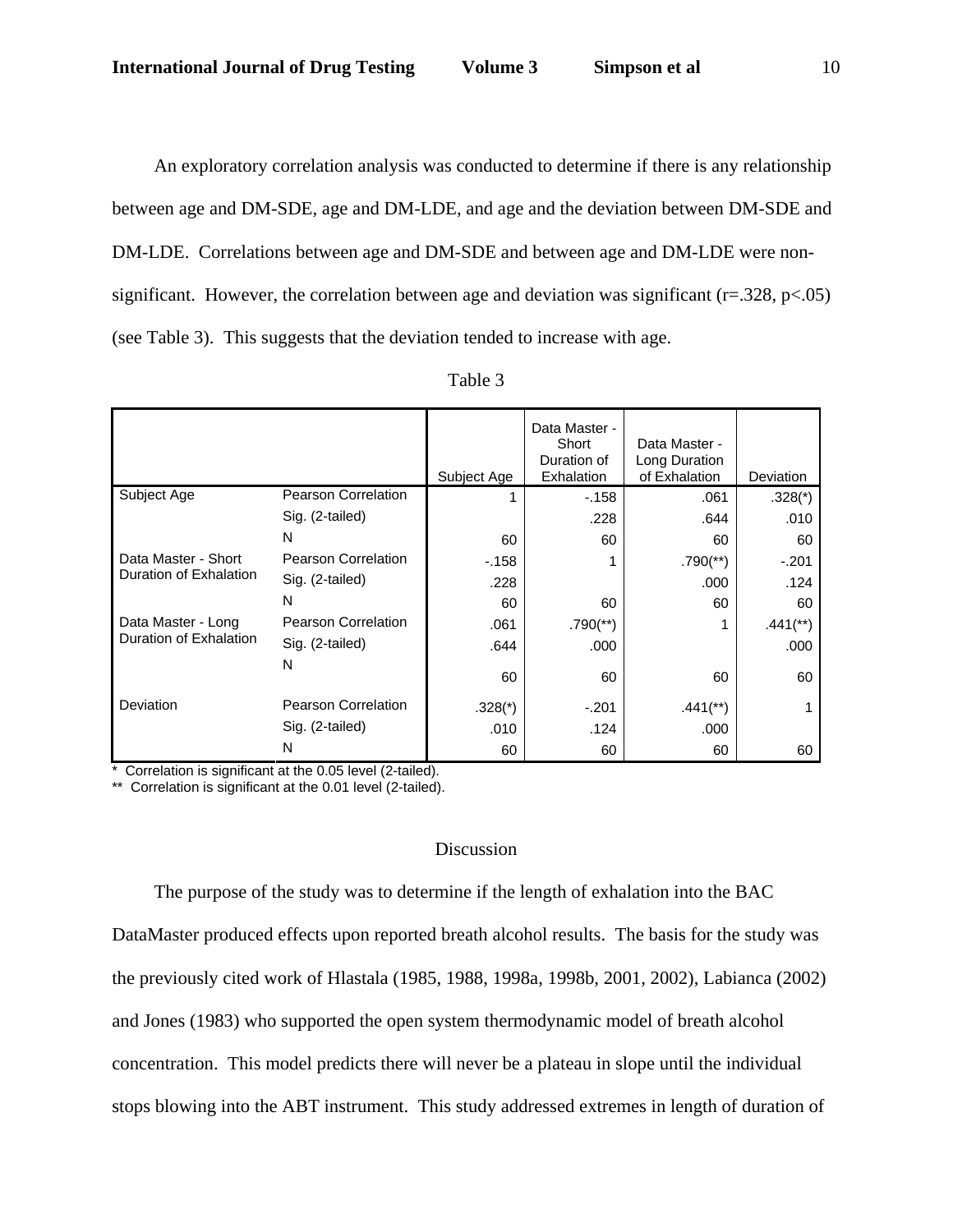exhalation of 6 and 24 seconds to produce data regarding deviations between duplicate ABT results. The results of the study indicate the extremes of duration of exhalation will consistently produce duplicate test data that differ beyond the variance acceptable to the manufacturer and to administrative and legislative mandates.

 The range of differences between the DM-SDE and DM-LDE was .02 to .04 with the DM-LDE always exceeding the DM-SDE within this range. This raises concerns as to the reliability and validity of the measure of ABT results when tests are not given to exact duration of exhalation and ABT results are the only measure used in determining the actual level of bodily alcohol. One limitation of this research is all participants were given the short duration test prior to the long duration test, raising the issue of order effects. However, if order effects were at work, one would expect the breath alcohol level to decrease over time, as the body metabolizes alcohol. Hence, lower ABT levels would be found at the second administration. This was not the case in this research, as the results of the second administration (long duration) always exceeded the first. Nonetheless, future research in this area may be strengthened by providing the tests in a counterbalanced order.

 Furthermore, findings of this study suggest that the reliability and validity of ABT results may be further compromised by age. This finding may be related to changes in lung functioning over time. Research has shown that lung function declines with age, especially if disease or injuries have affected the lungs (Griffith, et al., 2001; Knudson, Clark, Kennedy, & Knudson, 1977; Turner, Mead, & Wohl, 1968). Hlastala and Anderson (2007) have found that breathing pattern and lung size influence ABT outcomes. It seems possible that overall lung functioning may also impact ABT readings, such that outcomes become more volatile and less reliable with decreases in lung functioning. This represents a promising avenue for future research.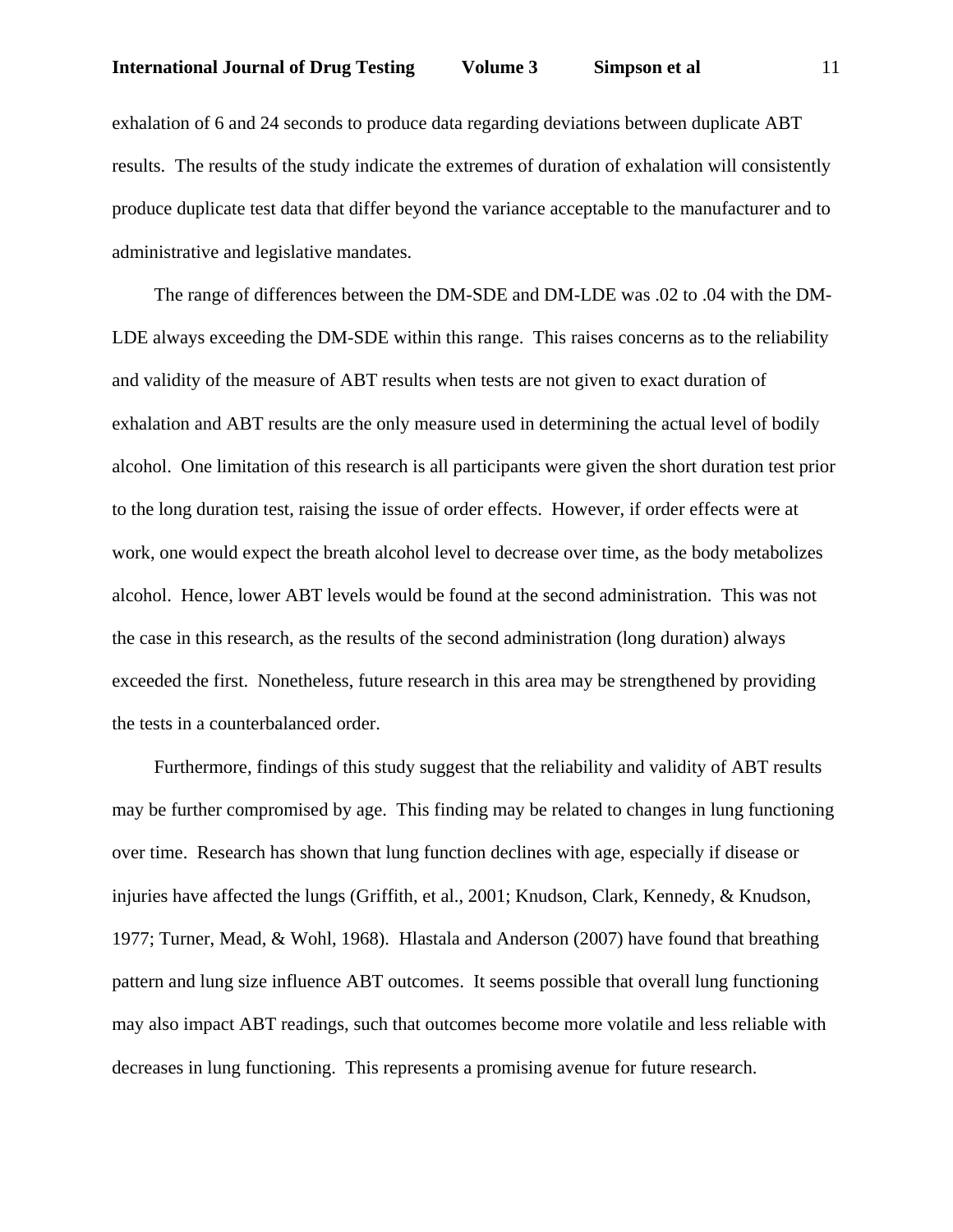The results of this study support the open system thermodynamic model of breath alcohol. The results of the study fail to support the model of an alveolar plateau existing with the flat slope during the exhalation process.

# Conclusion and Inferences

 The BAC DataMaster, as any breath alcohol instrument, can only measure the quantity of alcohol in the breath entered into it at volume and time of measure. This study, as well as the work of Hlastala (1985, 1988, 1998a, 1998b, 2001, 2002) and others, demonstrates that duration of exhalation will affect breath alcohol results in a meaningful manner. As such, it is logical to infer a set amount of time should be the standard for duration of exhalation in determining breath alcohol concentration as a physiological discrete, reliable and valid result. Yet the research based variation in partition ratio between individuals (1555 to 1 vs. 3005 to 1) precludes setting a specific duration of exhalation which would provide a valid comparison between any two given individuals. This would preclude going to a set time of duration of exhalation as suggested by Rockerbie (1999). The variance in partition ratio between individuals directly relates to the variance between individuals in respiratory vital capacity. This variance, not including extremes, is 2.48 liters to 6.32 liters (Hlastala, 2001). The differences in vital capacity also preclude setting an exact time for duration of exhalation.

 Unless the issues of meaningful variances among individuals regarding partition ratio and vital capacity can be resolved it is improbable any duration of exhalation can assure a valid breath alcohol result, excluding a significant error rate. The inference from this is to identify and use a bodily alcohol measure, such as whole blood, which has a very minimum error rate.

 A final inference has to do with the deviations found in the results. The deviation in duplicate exhalations of .02 is supported by Gullberg (1987 and 1988). The .03 and .04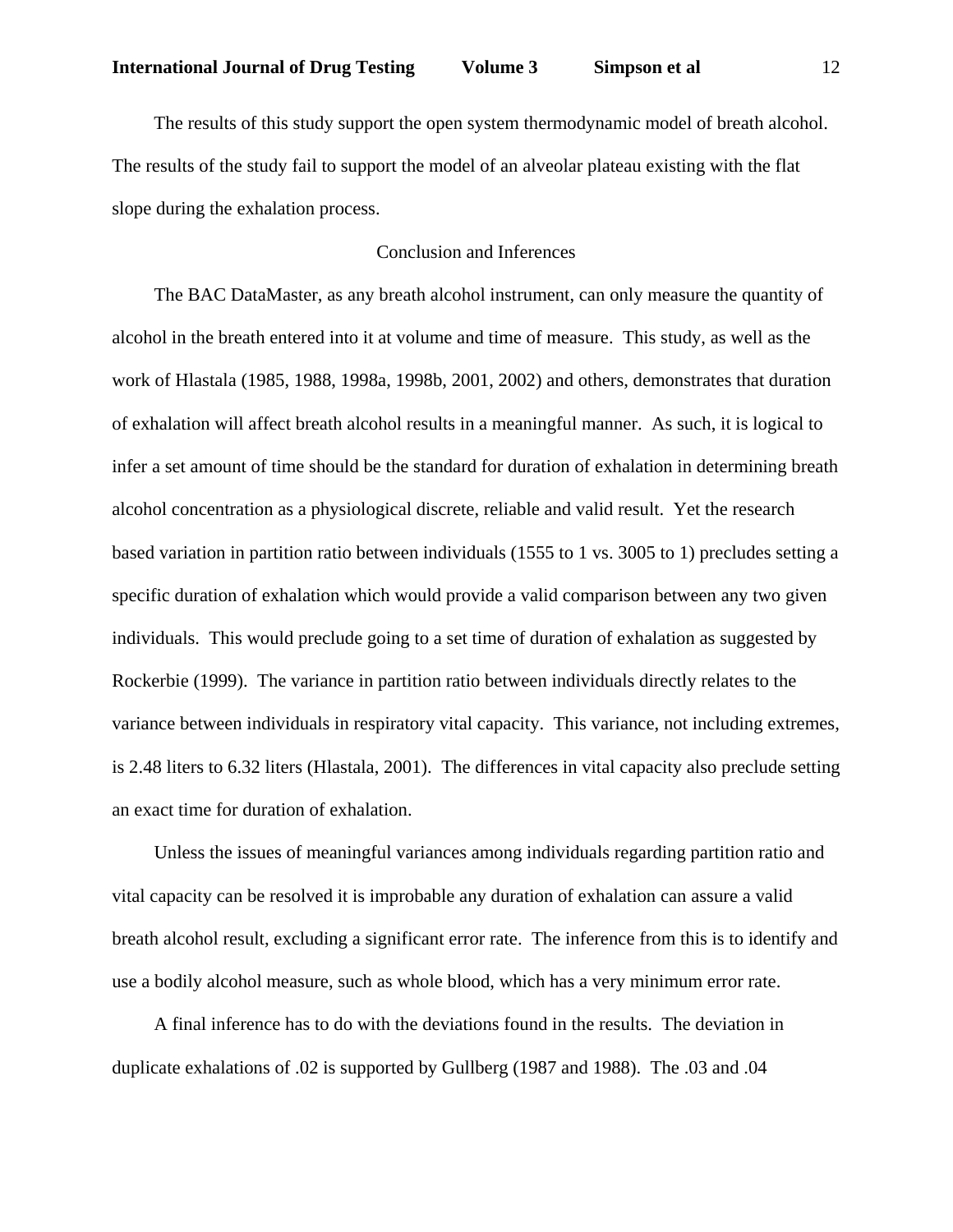deviations are actual deviations of subjects in this study. These may be actual individual differences or may be measures taken at differing slopes of the ABT exhalation curve (Dubowski, 1985). Future research to determine the cause of the .03 and .04 deviations is suggested.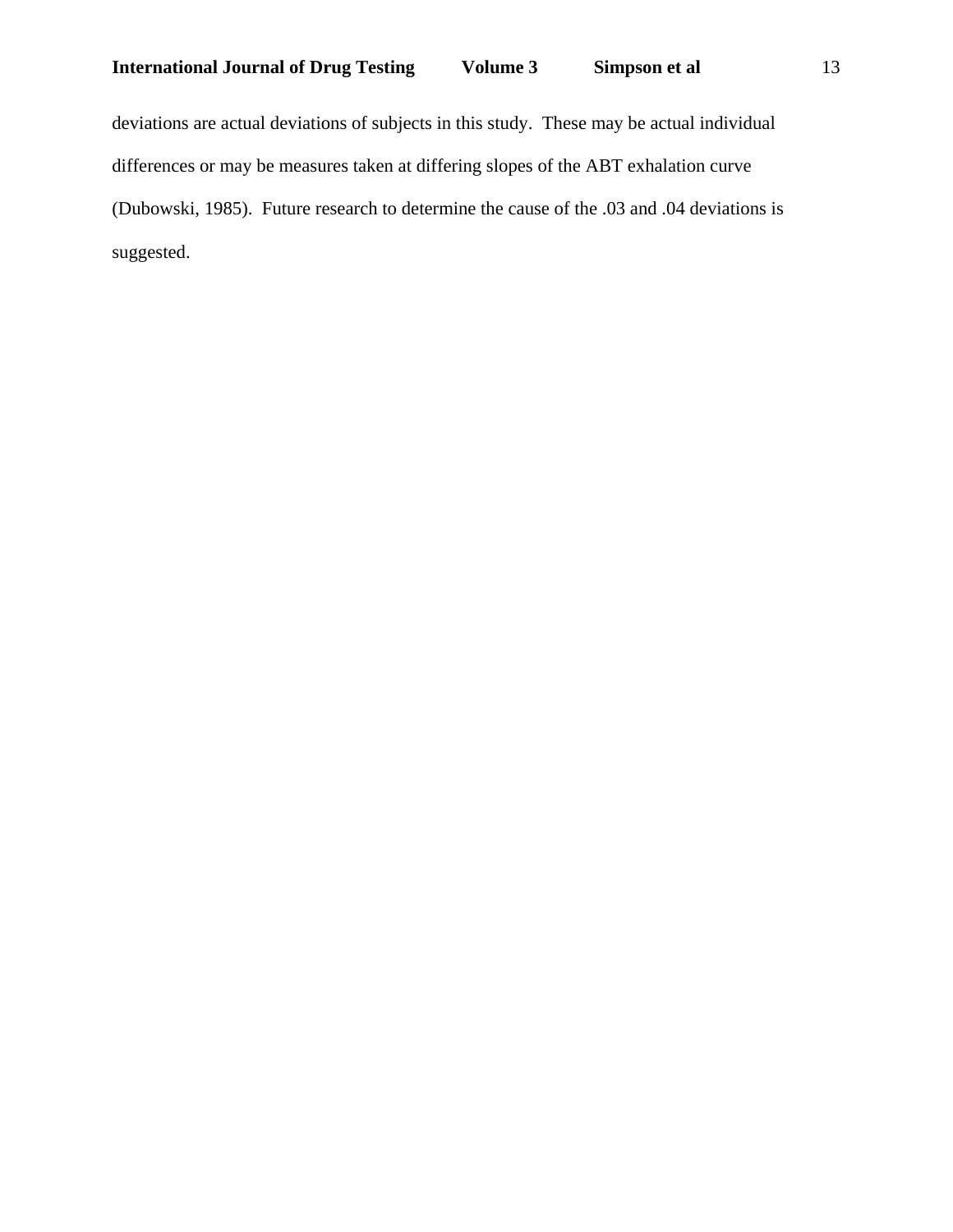#### References

- Dubowski, K. M. (1985). Absorption, Distribution and Elimination of Alcohol: Highway Safety Aspects. *Journal of Studies on Alcohol, 10*, 98-108.
- Fowler, W. (1948). Lung Function Studies: The Respiratory Dead Space. *American Journal of Physiology, 154*, 405-416.
- Griffith, K. A., Sherrill, D. L., Siegel, E. M., Manolio, T. A., Bonekat, H. W., & Enright, P. L. (2001). Predictors of loss of lung function in the elderly. *American Journal of Respiratory Critical Care Medicine, 163*, 61-68.
- Gullberg, R. G. (1987). Duplicate Breath Testing: Statistical or Forensic Significance of the Differences. *Journal of the Forensic Science Society, 27*, 315-319.

Gullberg, R. G. (1988). *Duplicate Breath Testing: Some Statistical Analysis, 37*, 205-213.

- Gullberg, R. G. (1989). Breath Alcohol Test Precision: An In Vivo vs. In Vitro Evaluation. *Forensic Science International, 43*, 247-255.
- Gullberg, R. G. and Logan, B. K. (1998). Reproducibility of Within Subject Breath Alcohol Analysis. *Medical Science and Law, 38 (2)*, 157-162.
- Harger, R. N., Forney, R. B., and Barnes, H. B. (1950). Estimation of the Level of Blood Alcohol from the Analysis of Breath. *First International Conference on Alcohol and Traffic*, Stockholm, Sweden, 107-121.
- Henry, W. (1803). Experiments of the Quantity of Gases Absorbed by Water at Different Temperatures and Under Different Pressures. *Philosophical Translation: Research Society of London, 93*, 29-42.
- Hlastala, M. P. (1985). Physiological Errors Associated with Breath Alcohol Testing. *The Champion*, July, 16-19.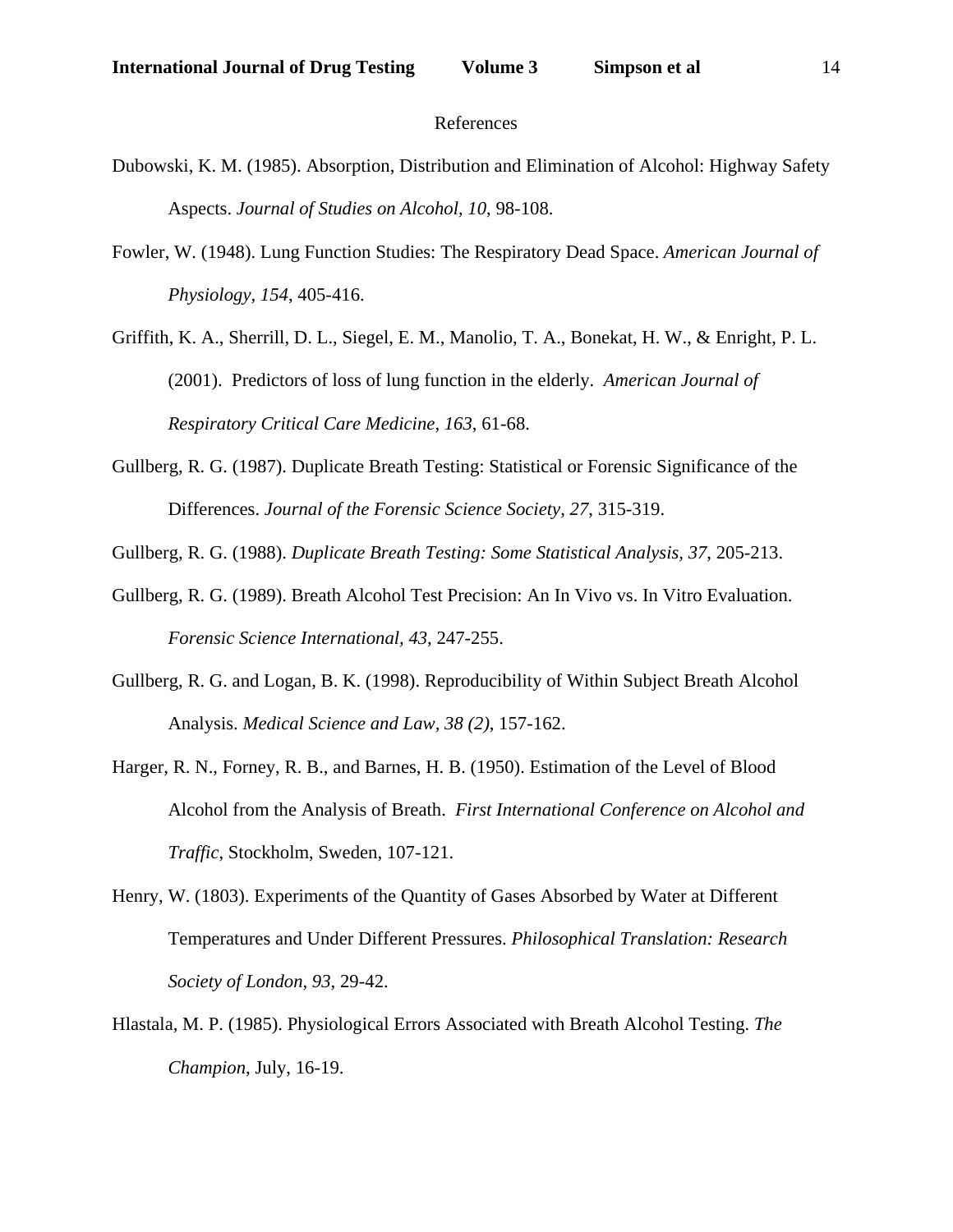Hlastala, M. P. (1988). Physiology of Alcohol in the Body. *Trial News, 23(8)*, 2-14.

Hlastala, M. P. (1998a). A New Paradigm for the Alcohol Breath Test. *DWI Journal, 13*, 1-7.

- Hlastala, M. P. (1998b). The Alcohol Breath Test: A review. *Journal of Applied Physiology, 84(2)*, 401-408.
- Hlastala, M. P. (2001). Breathing Related Limitations to the Alcohol Breath Test. *DWI Journal: Science and Law, 17*, 1-4.

Hlastala, M. P. (2002). The Alcohol Breath Test. *Journal of Applied Physiology, 93*, 405-406

- Hlastala, M. P. & Anderson, J. C. (2007). The impact of breathing pattern and lung size on the Alcohol Breath Test. *Annals of Biomedical Engineering, 35*(2), 264-272.
- Inada, D. S. and Cohen, E. (2000). *Uppers, Downers, All Arounders*, 4<sup>th</sup> edition, Ashland, Oregon: CNS Publications.
- Jones, A. W. (1983). Determination of Liquid/Air Partition Coefficients for Dilute Solutions of Ethanol in Water, Whole Blood, and Plasma*. Journal of Analytical Toxicology, 7*, 193-197.
- Knudson, R. J., Clark, D. F., Kennedy, T. C., & Knudson, D. E. (1977. Effect of aging alone on mechanical properties of the normal adult human lung. *Journal of Applied Physiology, 43*(6), 1054-1062.
- Labianca, D. A. (2002). The Flawed Nature of the Calibration Factor in Breath Alcohol Analysis. *Journal of Chemical Education, 79(10)*, 1237-1240.
- Lucas, D. M. (1986). The Breathalyzer and How It Works. In: McLeod, R. M., Takach, J. D., Segal, M. D., (Eds.), *Breathalyzer Law in Canada* (pp. 1-11). Toronto: Carswell Company.

Michigan State Police (2003). Michigan Breath Test Operator Training Manual. Retrieved